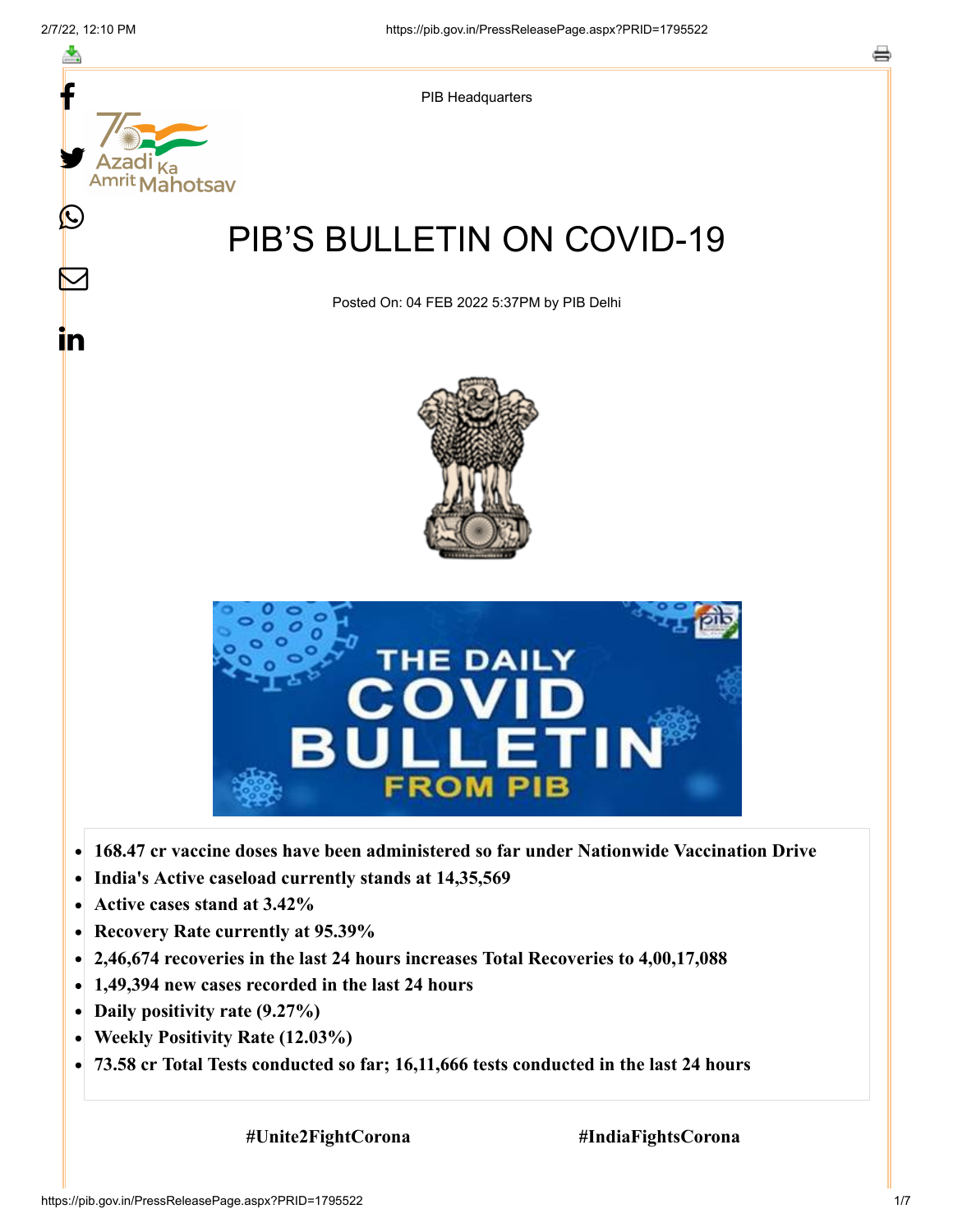f

y.

#### **PRESS INFORMATION BUREAU**

### **MINISTRY OF INFORMATION & BROADCASTING**

#### **GOVERNMENT OF INDIA**

**\*\*\*\*\*** 



**India's Cumulative COVID-19 Vaccination Coverage exceeds 168.47 Cr**

**More than 55 lakh Vaccine Doses administered in the last 24 hours**

**Recovery Rate currently stands at 95.39%**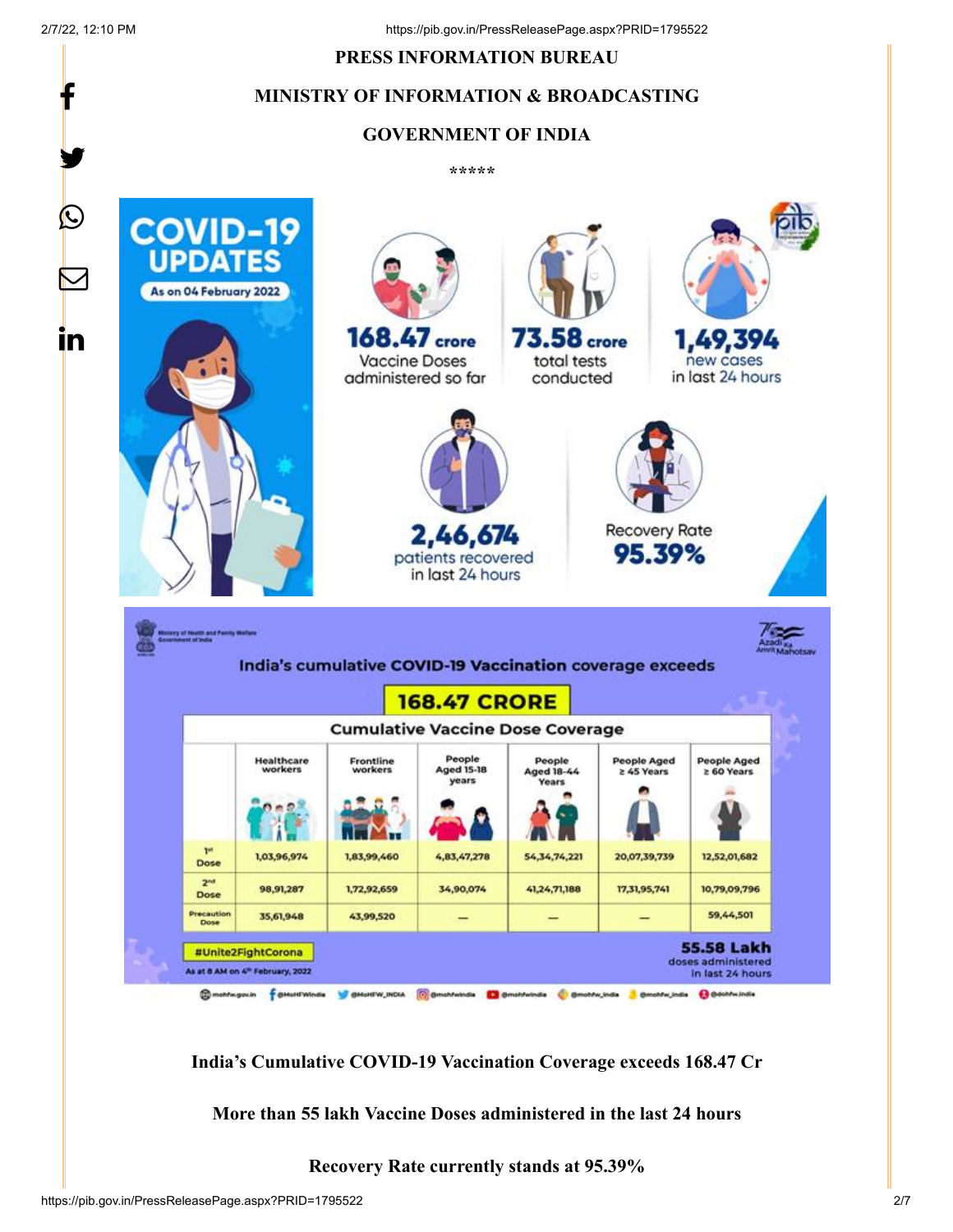f

y.

 $\bigcirc$ 

# **1,49,394 New Cases reported in the last 24 hours**

# **India's Active Caseload currently stands at 14,35,569**

# **Weekly Positivity Rate is presently at 12.03%**

With the administration of **more than 55 lakh Doses (55,58,760)** vaccine doses in the last 24 hours, India's COVID-19 vaccination coverage has exceeded **168.47 Cr (1,68,47,16,068)** as per provisional reports till 7 am today.

**The set of the Set and Set 1.**86,23,511 sessions. The break-up of the cumulative figure as per the **notational contract** provisional report till 7 am today include:

| Cumulative Vaccine Dose Coverage |                        |                 |  |  |
|----------------------------------|------------------------|-----------------|--|--|
| <b>HCWs</b>                      | 1 <sup>st</sup> Dose   | 1,03,96,612     |  |  |
|                                  | 2 <sup>nd</sup> Dose   | 98,91,287       |  |  |
|                                  | <b>Precaution Dose</b> | 35,61,948       |  |  |
| <b>FLWs</b>                      | 1 <sup>st</sup> Dose   | 1,83,99,460     |  |  |
|                                  | $2nd$ Dose             | 1,72,92,659     |  |  |
|                                  | <b>Precaution Dose</b> | 43,99,520       |  |  |
| Age Group 15-18 years            | 1 <sup>st</sup> Dose   | 4,83,47,278     |  |  |
|                                  | 2 <sup>nd</sup> Dose   | 34,90,074       |  |  |
| Age Group 18-44 years            | 1 <sup>st</sup> Dose   | 54, 34, 74, 221 |  |  |
|                                  | $2nd$ Dose             | 41,24,71,188    |  |  |
| Age Group 45-59 years            | 1 <sup>st</sup> Dose   | 20,07,39,739    |  |  |
|                                  |                        |                 |  |  |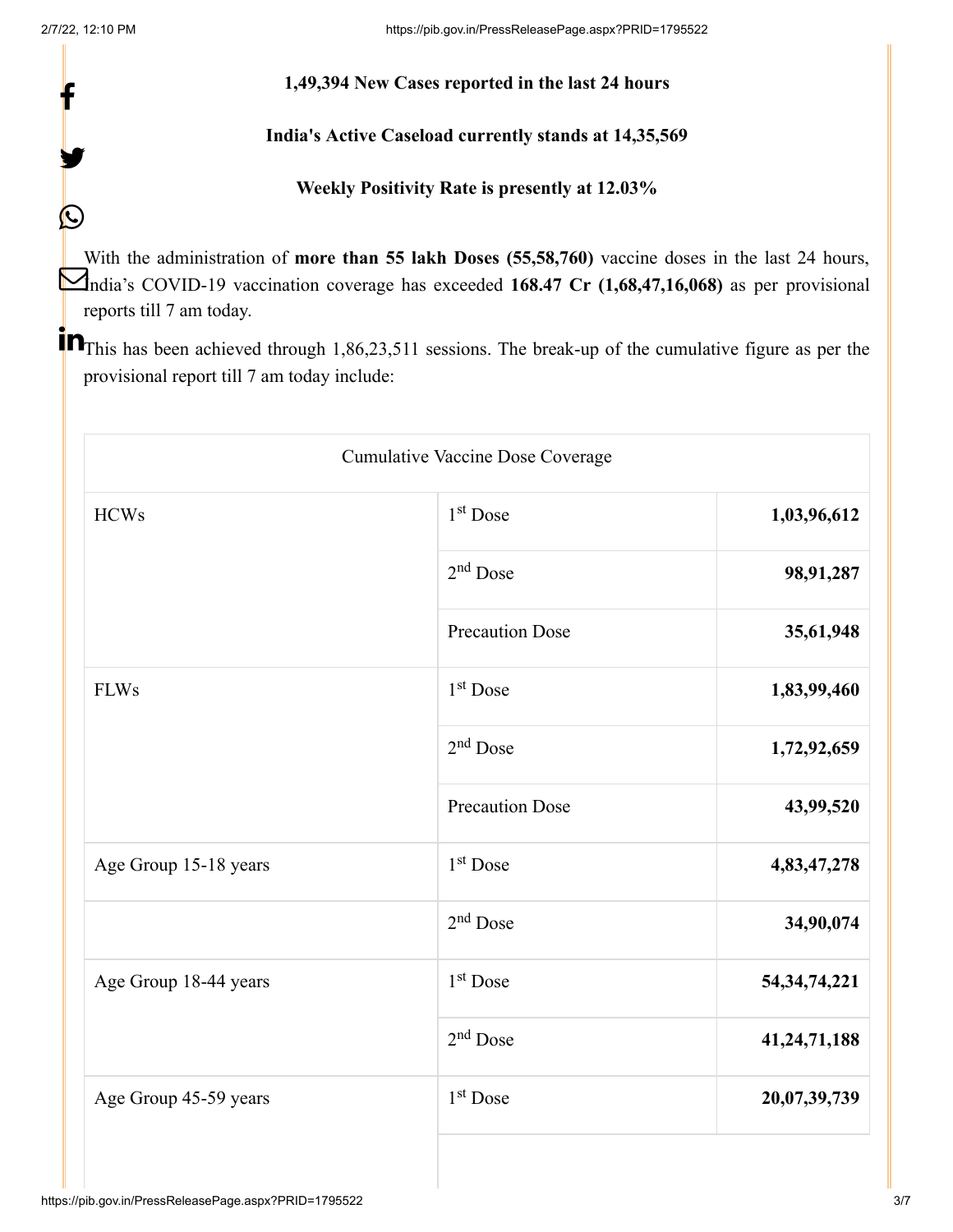| f                 |                                        | $2nd$ Dose             | 17,31,95,741   |
|-------------------|----------------------------------------|------------------------|----------------|
| $\mathbf{\Omega}$ | Over 60 years                          | $1st$ Dose             | 12,52,01,682   |
|                   |                                        | $2nd$ Dose             | 10,79,09,796   |
|                   |                                        | <b>Precaution Dose</b> | 59,44,501      |
|                   | $\bf \nabla$<br><b>Precaution Dose</b> |                        | 1,39,05,969    |
| in<br>Total       |                                        |                        | 1,68,47,16,068 |

**2,46,674** patients have recovered in the last 24 hours and the cumulative tally of recovered patients (since the beginning of the pandemic) is now at **4,00,17,088.**

Consequently, India's recovery rate stands at **95.39%.**



**1,49,394 new cases** were reported in the last 24 hours.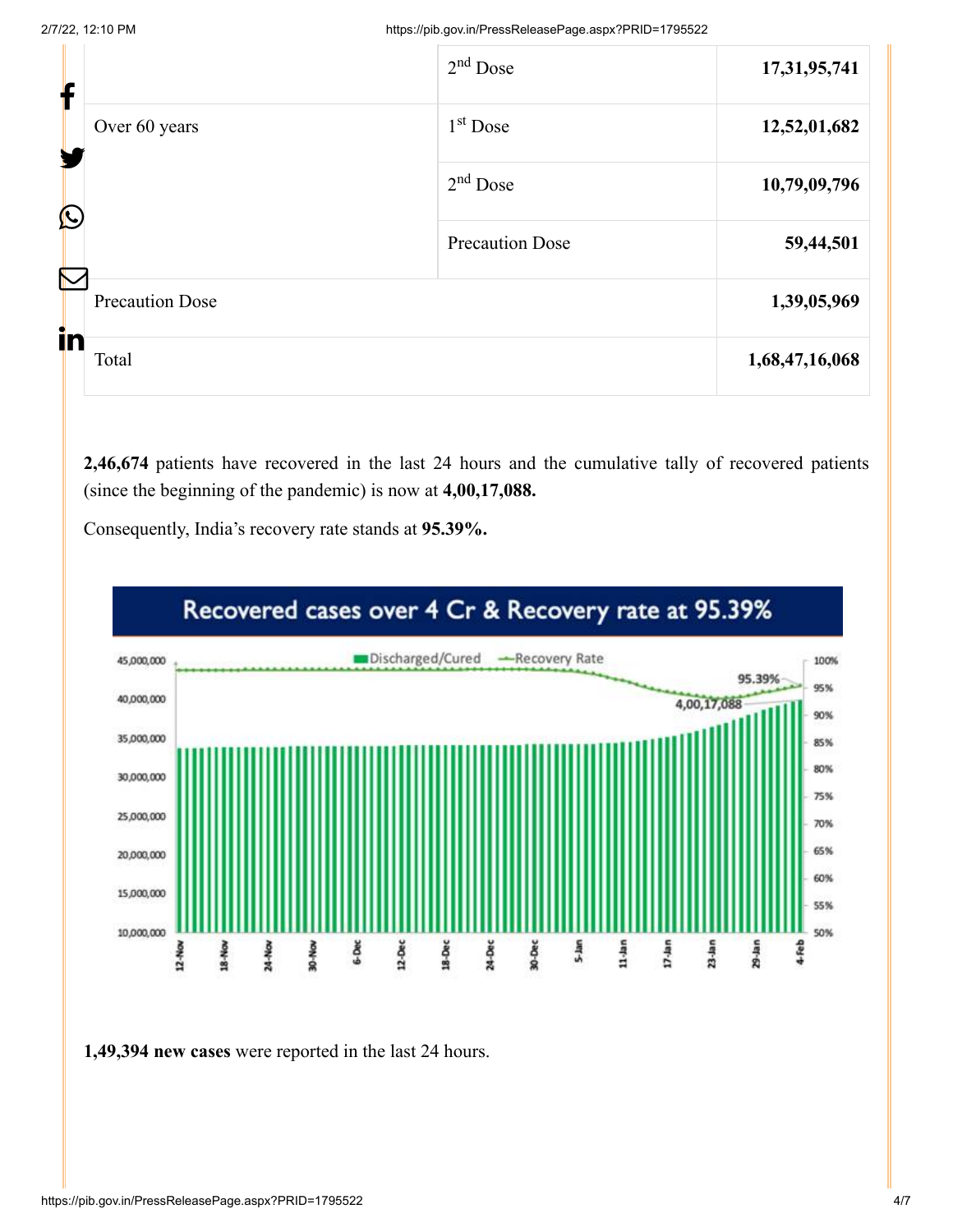2/7/22, 12:10 PM https://pib.gov.in/PressReleasePage.aspx?PRID=1795522



India's Active Caseload is presently at **14,35,569.** Active cases constitute **3.42%** of the country's total Positive Cases**.**



The testing capacity across the country continues to be expanded. The last 24 hours saw a total of **16,11,666** tests being conducted. India has so far conducted over **73.58 Cr (73,58,04,280**) cumulative tests.

While testing capacity has been enhanced across the country, **Weekly Positivity Rate** in the country currently **stands at 12.03%** and the **Daily Positivity rate is reported to be 9.27%.**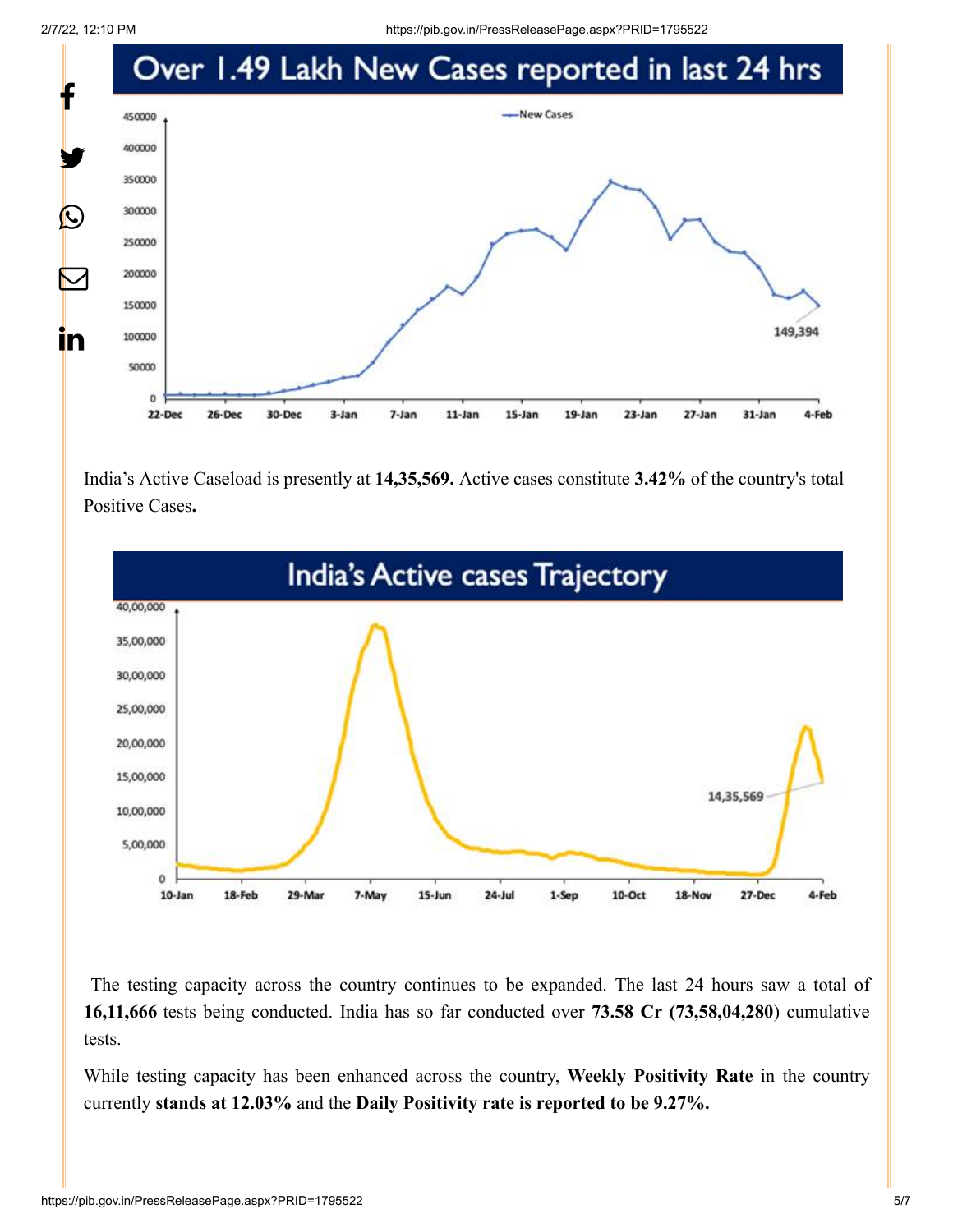

<https://www.pib.gov.in/PressReleasePage.aspx?PRID=1795293>

# **Update on COVID-19 Vaccine Availability in States/UTs**

### **More than 165.20 Crore vaccine doses provided to States/UTs**

### **More than 10.71 Crore balance and unutilized vaccine doses still available with States/UTs**

The Union Government is committed to accelerating the pace and expanding the scope of COVID-19 vaccination throughout the country. The nationwide COVID 19 vaccination started on  $16<sup>th</sup>$  January 2021. The new phase of universalization of COVID-19 vaccination commenced from 21<sup>st</sup> June 2021. The vaccination drive has been ramped up through availability of more vaccines, advance visibility of vaccine availability to States and UTs for enabling better planning by them, and streamlining the vaccine supply chain.

As part of the nationwide vaccination drive, Government of India has been supporting the States and UTs by providing them COVID Vaccines free of cost. In the new phase of the universalization of the COVID19 vaccination drive, the Union Government will procure and supply (free of cost) 75% of the vaccines being produced by the vaccine manufacturers in the country to States and UTs.

| <b>VACCINE DOSES</b> | (As on 4 <sup>th</sup> February, 2022) |
|----------------------|----------------------------------------|
| <b>SUPPLIED</b>      | 1,65,20,44,645                         |